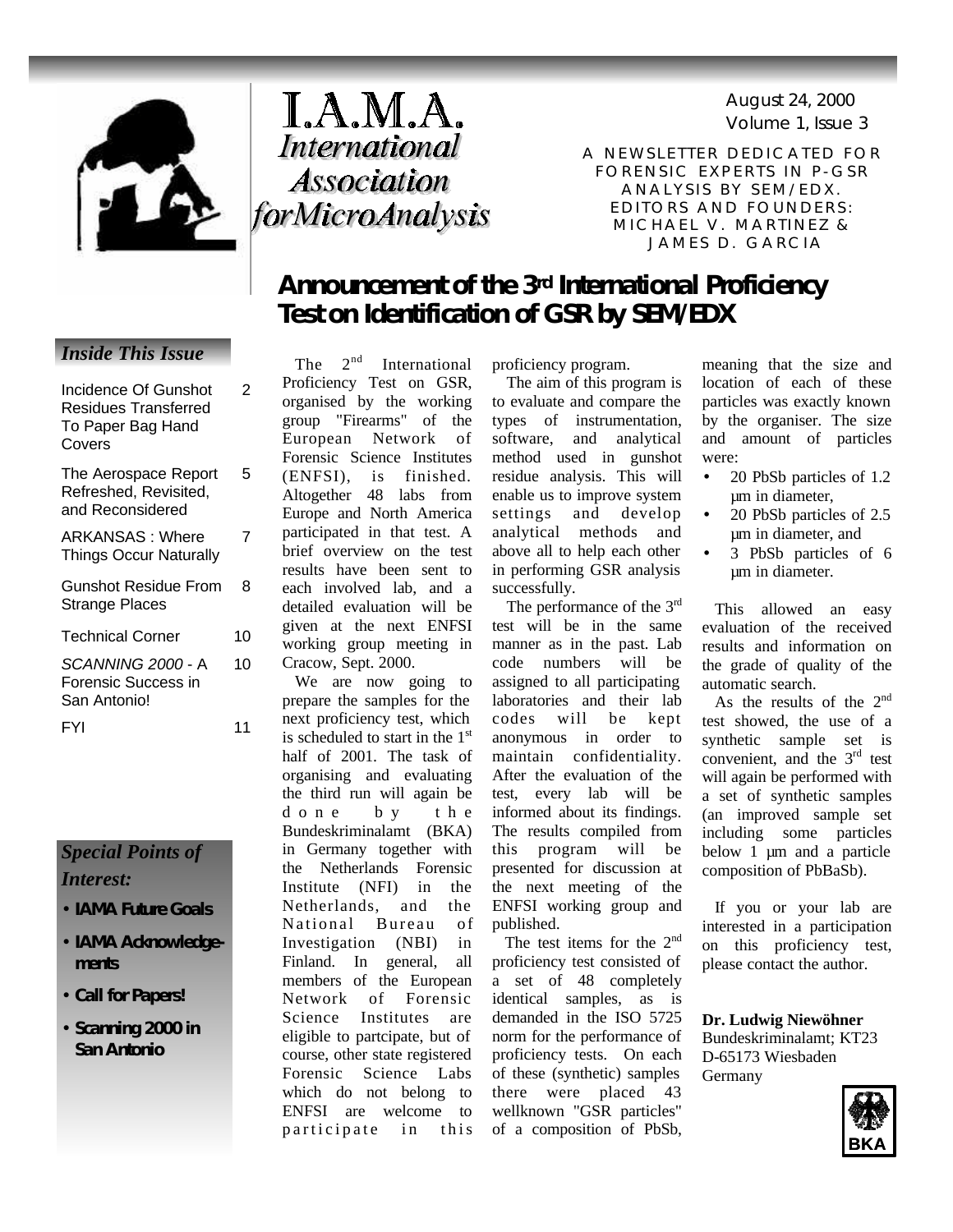Page 2



**For a long time he remained there, turning over the leaves and dried sticks, gathering what seemed to me to be dust into an envelop and examining with his lens not only the ground, but even the bark of the tree as far as he could reach.**

*- Dr. Watson recalling the actions of Sherlock Holmes in "The Boscombe Valley Mystery*



# **Incidence Of Gunshot Residues Transferred To Paper Bag Hand Covers**

 Often, scientific progress advances faster than evidentiary procedures. In other words, we invent or improve something scientific that will assist law enforcement, but how it applies as evidence in court or affects our evidence procedures can take several years to perfect the details. DNA is an example of this as is the scanning electron microscope (SEM) .

 The Denver Police Department has long had the policy of bagging the hands of individuals involved in shooting incidents with paper bags if the subject's hands could not be sampled at the scene. Prior to the use of the SEM for the analysis of GSR, the AA was used for analysis. The bags were used only to protect the hands until sampling could take place. The bags were never analyzed by means of the AA, and therefore not saved as evidence because it was felt that not enough useful information was gained to render a scientific opinion as to whether the results were consistent with GSR. With the acquisition of the SEM we are now able to examine these bags for the presence of GSR. Put another way, the bags are utilized for the same purpose, but now we can gain useful information from the analysis of them. They now potentially became valuable evidence.

 Unfortunately, the evidentiary value, or lack thereof, regarding the bags was not fully utilized or developed until it was brought to our

attention by an inquisitive defense attorney. This same attorney tried to have the homicide charges against his client dismissed because the bags used on the victims hands were not saved and therefore not analyzed for GSR. The judge declined this generous offer and did not dismiss the charges. However, I felt that I should look at the issue of the evidentiary value of the bags because of the potential loss of evidence and the ramifications on case viability.

 A survey of several labs in the country indicates that while the hands of the deceased are frequently bagged, the living, be they suspects or victims, are not bagged as often. If they are bagged, the bags are analyzed only if the hand stubs are found to be negative. My task was two-fold, first was to look at the frequency of GSR transferred to the bag interiors and second what factors may be affecting the likelihood of transfer. This was done to help establish department policy for our street officers and crime scene detectives as to when and why they should bag someone's hands and to help provide more complete trial testimony.

### *INSTRUMENTATION AND PROCEDURE*

 GSR analysis was done on a scanning electron microscope with an energy dispersive x-ray detector. The SEM used was a JEOL 5800LV, the EDX was an Oxford Link ISIS system with an automated GSR program. The following parameters were used: Accelerating Voltage: 20kV Magnification: 400x WD: 10mm Particle size range: 0.9ì m to 50ì m Back scatter Threshold set manually on known GSR sample.

 This laboratory uses the parameters set out by Wolten, et.al. that is, three component (Pb/Sb/Ba) particles are unique to gunshot primer residues, two component (any combination of Pb/Sb/ Ba) are considered to be supporting or characteristic particles. There seems to be no universally accepted number or combination of unique/supporting particles required to call a given sample set positive for the presence of GSR. A survey done in 1989 shows 41% of the labs responding require only one unique particle to be present in order to call a sample positive for GSR. A more recent study done in 1994 again shows great variation and style in the evaluation and reporting of data. For the purpose of this study, I considered a positive result to be one where at least one unique, three-component particle was present.

 Hand/face stubs were collected in the routine manner . Bags were sampled by cutting them open lengthwise (with clean scissors, of course) and sampling with the same type stubs as used for our GSR kits. The por-

*(Continued on page 3)*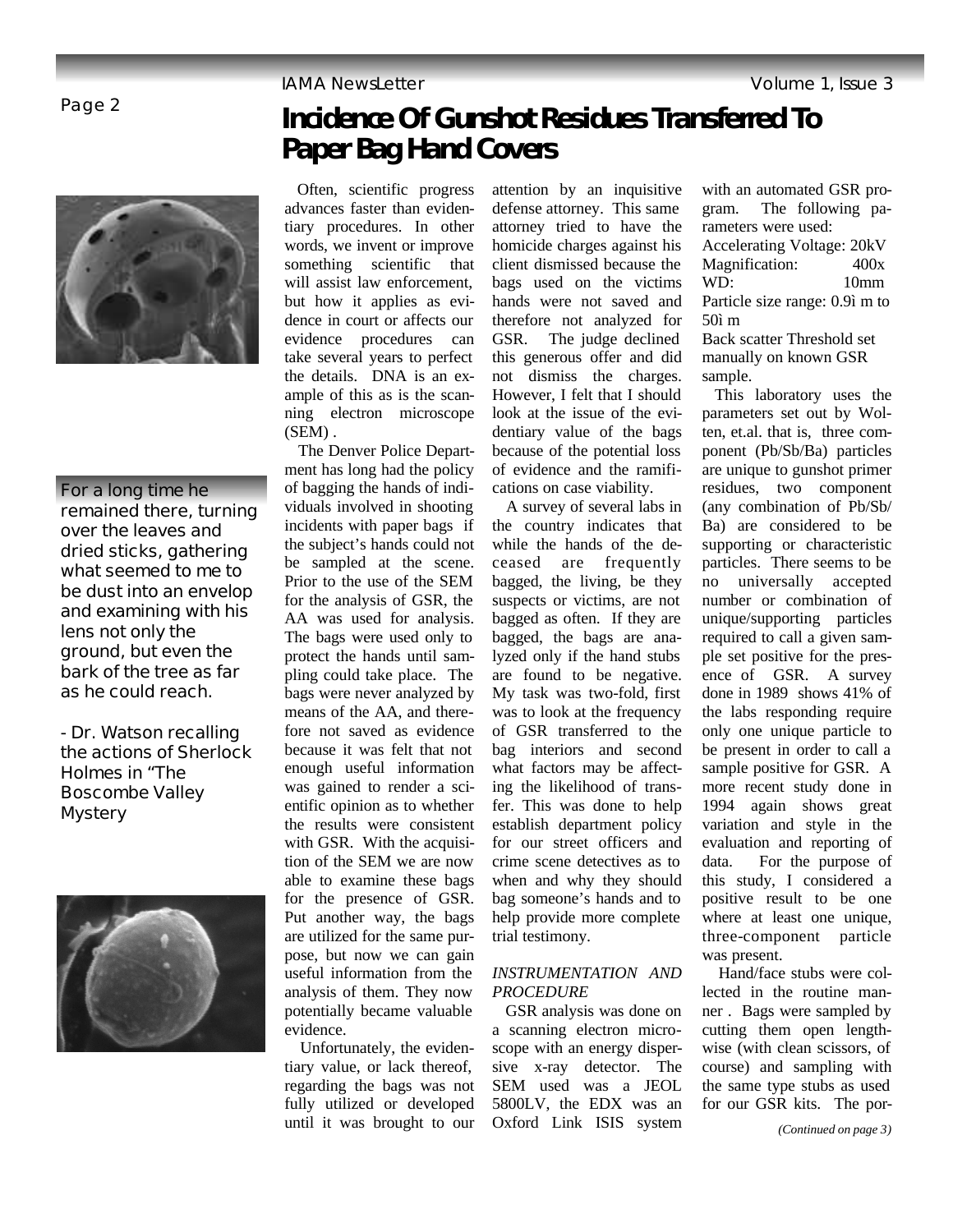# **Incidence Of Gunshot Residues***...Continued*

**Table 1**

| Sample Type |                                           | <b>Hand Result</b> | <b>Bag Result</b>        | Type Bag | Living/Dead    | Shooting to<br>Time from<br>Collection | <b>Details</b>                                                                                |
|-------------|-------------------------------------------|--------------------|--------------------------|----------|----------------|----------------------------------------|-----------------------------------------------------------------------------------------------|
| TF          |                                           | $+$                | $^{+}$                   | E        | $\mathbf L$    | $15 \text{ min}$                       | 42 rounds .45 cal semi auto/bag directly after shooting/bag worn 1 hour/hands & bag heavy GSR |
| TF          |                                           | $\ddot{}$          | $^{+}$                   | L        | L              | 1 <sub>hr</sub>                        | 3 rounds/bag directly after shooting/bag worn 1 hour/hands & bag heavy GSR                    |
| TF          |                                           | $^{+}$             | $\overline{a}$           | L        | L              | 1.5 <sub>hr</sub>                      | 2 rounds.38 cal rev/bagged 1/2 hour after shooting/bag worn 1 hour/2 GSR on hands             |
| TF          |                                           | $^{+}$             |                          | E        | L              | 1.5 <sub>hr</sub>                      | 2 rounds 9mm semi auto/bagged 1/2 hour after shooting/bag worn 1 hour/3 GSR on hands          |
| AC          |                                           | $+$                | $\blacksquare$           | EE       | $\mathbf L$    | 2 <sub>hr</sub>                        | agg assault/GSR on left hand(6 particles)                                                     |
| АC          |                                           | $\ddag$            |                          | EE       | $\mathbf{L}$   | 2 <sub>hr</sub>                        | agg assault/1 GSR RH, several Ba/Sb                                                           |
| AC          |                                           |                    |                          | M        | D              | n/a                                    | homicide victim/1 GSR,2 Pb/Ba on RH                                                           |
| AC          |                                           |                    | $^{+}$                   | M        | D              | n/a                                    | suicide victim/stubs bloody, bags had lots of dried blood                                     |
| AC          |                                           | $\ddot{}$          |                          | М        | D              | n/a                                    | homicide victim/hands had lots of GSR/bag did have one Sb/Ba                                  |
| AC          |                                           |                    |                          | M        | L              | 3.5 <sub>hr</sub>                      | bagged over gloved hands/gloves negative for GSR/ suspect in homicide/subject cuffed          |
| AC          |                                           |                    |                          | M        | L              | 2.25 <sub>hr</sub>                     | suspect in homicide/subject cuffed                                                            |
| AC          |                                           |                    |                          | M        | L              | 3 <sub>hr</sub>                        | suspect in homicide/subject cuffed                                                            |
| AC          |                                           |                    |                          | M        | L              | 3 <sub>hr</sub>                        | suspect in homicide/subject cuffed                                                            |
| AC          |                                           |                    |                          | M        | L              | 3 <sub>hr</sub>                        | suspect in homicide/subject cuffed/1 Sb/Ba RH                                                 |
| AC          |                                           | $^{+}$             | $^{+}$                   | M        | L              | 3 hr                                   | 1 GSR RH, 2 GSR F/ 1 GSR RB                                                                   |
| AC          |                                           | $\ddot{}$          | $\ddot{}$                | M        | D              | n/a                                    | homicide victim/bagged over gloved hands/GSR - 4 RH,2 LH,2 F/ bags very bloody                |
| AC          |                                           |                    | $\overline{\phantom{a}}$ | М        | $\mathbf D$    | n/a                                    | homicide victim/stubs bloody/bags clean                                                       |
| AC          |                                           | $\ddot{}$          |                          | M        | D              | n/a                                    | 1 GSR LH,2 GSR F/homicide victim                                                              |
| AC          |                                           |                    |                          | M        | L              | 1.5 <sub>hr</sub>                      | suspect illegal discharge of firearm                                                          |
| AC          |                                           | $\ddot{}$          | ÷,                       | M        | L              | 1.25 <sub>hr</sub>                     | suspect illegal discharge of firearm/large mass of GSR LH, 1 GSR face                         |
| AC          |                                           |                    |                          | M        | $\mathbf D$    | n/a                                    | homicide victim                                                                               |
| AC          |                                           |                    |                          | M        | D              | n/a                                    | suicide victim                                                                                |
| AC          |                                           |                    |                          | M        | D              | n/a                                    | homicide victim                                                                               |
| AC          |                                           | $\ddot{}$          |                          | M        | L              | .75 hr                                 | agg assault victim/ 3 GSR LH                                                                  |
| AC          |                                           | $\ddot{}$          | $^{+}$                   | M        | D              | n/a                                    | homicide victim/lots on hand/bags blood/bags had lots of GSR as well                          |
| AC          |                                           | $^{+}$             |                          | Ε        | D              | n/a                                    | homicide victim/4 GSR RH                                                                      |
| АC          |                                           | $\ddot{}$          | $+$                      | M        | D              | n/a                                    | suicide vicitm/numerous on RH,LH,F/RB several GSR, some supporting particles                  |
| AC          |                                           |                    |                          | M        | $\mathbf D$    | n/a                                    | suicide victim/.22 cal                                                                        |
| AC          |                                           |                    |                          | M        | D              | n/a                                    | suicide victim/one Pb/Ba found on left hand, no GSR                                           |
| AC          |                                           |                    |                          | L        | L              | 0.5 <sub>hr</sub>                      | witness to suicide                                                                            |
| AC          |                                           | $\qquad \qquad +$  | $^{+}$                   | L        | $\overline{D}$ | $\overline{3}$ days                    | subject in ICU with hands bagged for 3 days/conglom GSR LH/ 1 GSR RB/ 1 GSR LB                |
|             | $TL = T_{ext}E$<br>$D_{\text{max}}$ Tymes |                    |                          |          |                |                                        |                                                                                               |

TF= Test Fire AC=Actual Case D=Deceased L=Living/Mobile

Bag Type: Size:<br>E=Evidence Bag 14" \* 8.5" \* 6" E=Evidence Bag EE=Evidence Envelope M=Mid Size Bag<br>L=Lunch Bag

 $9.5" * 6.5"$ <br>  $12" * 6" * 4.5"$ <br>  $10.5" * 5.25" * 3.25"$ 

*(Continued from page 2)*

tion of the bag most likely to have come in contact with the hand was sampled.

### *RESULTS*

 Initially, some controlled testing was done by police officers. After firing numerous rounds with either a semi- *(Continued on page 4)*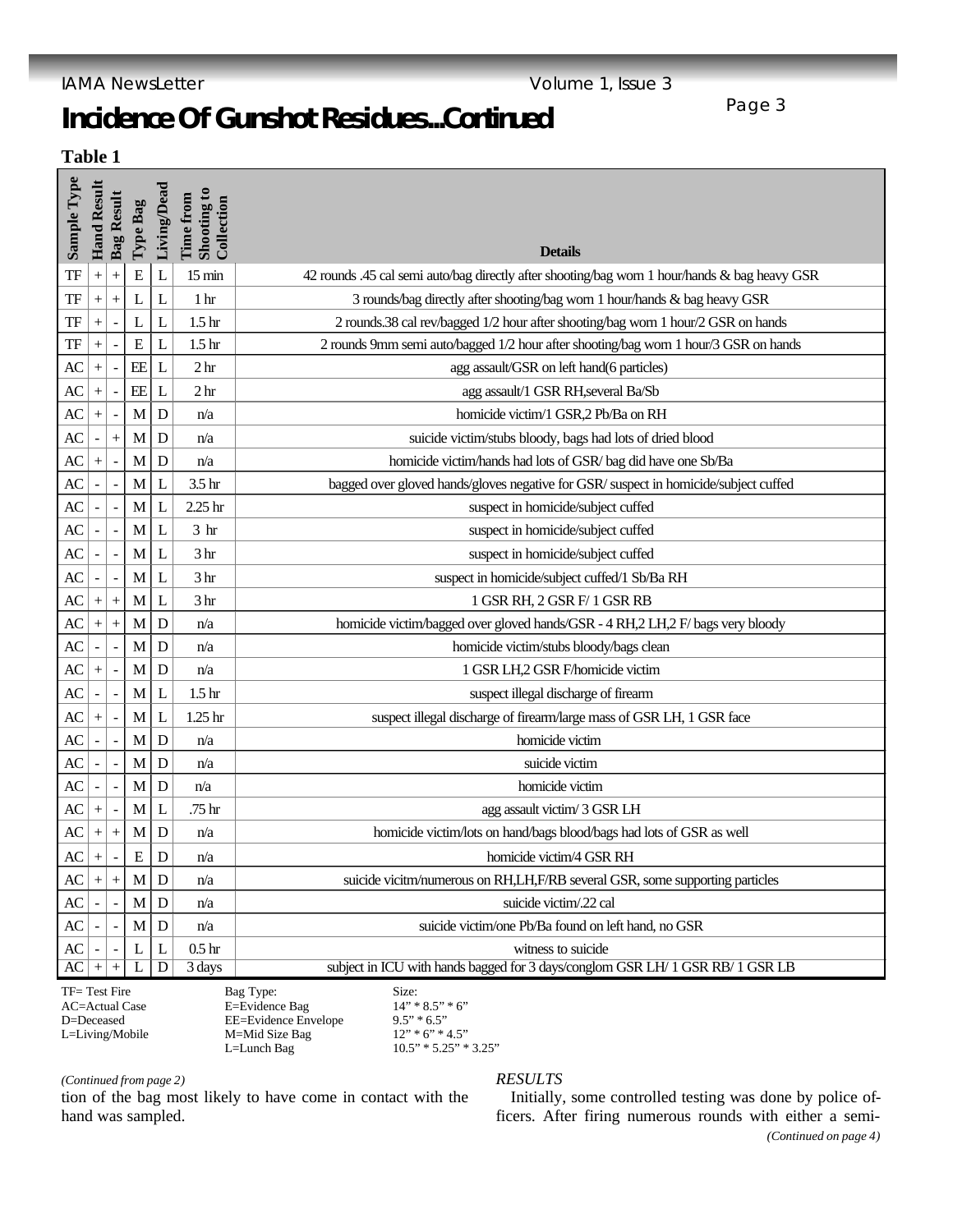Page 4



**Physical evidence can not be intimidated. It does not forget. It sits there and waits to be detected, preserved, evaluated, and explained.**

*-Herbert Leon Macdonell (Quoted at the opening page in his book "The Evidence never lies")*

# **Incidence Of Gunshot Residues***...Continued*

#### *(Continued from page 3)*

automatic or revolver, the officer's hands were immediately bagged for a period of one hour. One officer was bagged using an evidence bag and the other with a lunch sack (see Table 1 for size parameters). The bags and hands were then sampled and tested for the presence of GSR. Both sample sets were found to have a large amount of GSR present. This showed that, as common sense might tell you, the GSR will transfer from the hand to the bag interior. It also indicates that the bag size was not critical as there was transfer even when using a large bag that did not closely cover the hands. A second set of test fires was done by having the subject discharge the firearm twice and then conduct normal activities for 30 minutes. His hand was then bagged for one hour with a small bag. During this time the subject again took part in normal activities as much as possible, thus causing the hand to come in frequent contact with the interior of the bag. The hand and the bag were then sampled and tested. The hand stub was positive for GSR, although a minimal amount, and the bag was negative. Studies have shown that the amount of GSR left on the hand decreases with the passage of time. This would support the premise that the longer the time delay in bagging the hands of a living subject, the greater the loss of GSR and therefore, the less chance that GSR will show up on the interior of the bag.

Put more simply, time is an ally of the shooter. As time passes there is a greater chance that all GSR that is going to come off easily has in fact come off and therefore no transfer occurs.

 Actual case evidence was then examined (see Table 1) . Basically, any case that came in where the hands had been bagged, both the hand/ face stubs were analyzed as well as the bags. In evaluating the data, I did not include the controlled test fires, nor did I consider the cases where both the hand stubs and the bag samples were negative because it was felt that one could not say GSR was present in the first place. While not a large sampling, the data indicates that GSR did transfer to the bags in 39% of the cases. The majority of those where the GSR did transfer were to the deceased (80%). This gives further evidence that the mobility of the subject affects the retention of GSR and the chance of transfer occurring. In the one case where the hand stubs were negative and the bags positive, the stubs and bags were very bloody. In another case, where both the hand stubs and bags were positive, both were also bloody. This would indicate that the GSR can be "washed" away with the blood. There were two individuals that had had their hands "bagged" with evidence envelopes. These envelopes were in close contact with the subjects' hands and yet there was no transfer of GSR found even though the hands were positive for

both individuals. This again supports the premise that after a certain amount of time, mobile subjects have lost most GSR that is going to be easily removed.

### *CONCLUSIONS*

 In evaluating the test results certain factors seem evident:

- If hands are to be bagged it should be done promptly after the incident. Just as we have set a time limit on sampling hands, we should set a time limit on bagging the hands of mobile subjects.
- Bag size is not as critical as time.
- Bloody hands should be bagged and the bags tested, sampling the dried blood.
- If bags have been used, they potentially have evidentiary value and should be treated as such. They should be saved as evidence and analyzed if needed.

 With the advent or acquisition of new instrumentation, such as the SEM, we in the forensic community are continually put in the position of doing all that is possible and must continually evaluate and update our policies and procedures regarding what may be of evidentiary value.

**M. Jennifer Kimmett**

Denver Police Department Crime Laboratory 1331 Cherokee Street Denver, CO 80204

### **IAMA NewsLetter** Volume 1, Issue 3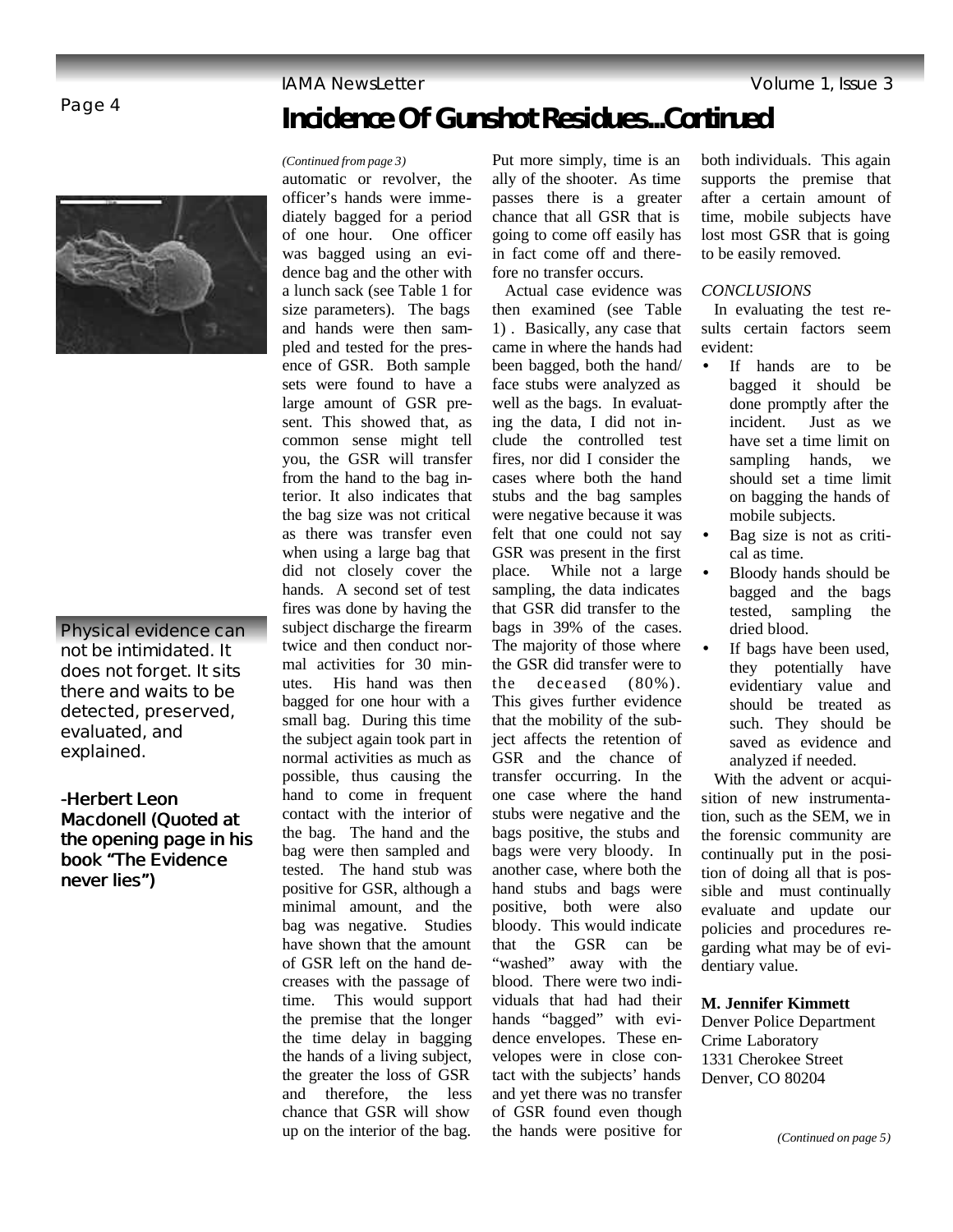# **Incidence Of Gunshot Residues***...Continued*

**1.**Wolton,G.M.,Nesbitt,R.S.,Calloway,A.R.,Loper,G.L., Jones,P.F., "Particle Analysis for the Detection of Gunshot Primer Residue:1.Scanning Electron Microscopy/ Energy Dispersive X-ray Characterization of Hand Deposits from Firing," **Journal of Forensic Sciences**, Vol. 24, No. 2, Mar 1979, pp409-422.

**2.**DeGaetano,D., Siegel,J.A., "Survey of Gunshot Residue Analysis in Forensic Science Laboratories," **Journal**  **of Forensic Sciences**, Vol. 35, No. 5, Sep 1990, pp 1087- 1095.

**3.**Singer, R.L.,Davis,D.,Houck,M.M.,"A Survey of Gunshot Residue Analysis Methods," **Journal of Forensic Sciences**, Vol. 41,No. 2,Mar 1996, pp.195-198.

**4.**Kilty,J.W., "Activity After Shooting and its Effect on the Retention of Primer Residue," **Journal of Forensic Sciences**, Vol. 20, No. 2, Mar 1975, pp 219-230.



## **The Aerospace Report Refreshed, Revisited, and Reconsidered**

 The West Virginia State Police Forensic Laboratory conducts automated gunshot residue particle analysis and classification on adhesive tape samples for all law enforcement agencies in the state. The CamScan system used today was the first one in the nation (1985) offering this capability.

 The Trace Evidence section of the laboratory, after inquiring and assessing other collection kits, designed a three sample kit using ¾ inch carbon stubs labeled right hand, left hand, and face with conventional double sided tape (Scotch 665). An instruction sheet was developed along with a data sheet that asked about the time lapse between the shooting and collection, the subject's occupation, and activities before the collection. A search warrant to obtain these samples is deemed unnecessary because of the exigent circumstances associated with loss of GSR evidence over time and activity as well as the unintrusive nature of the collection. In 1993, carbon conductive adhesive tapes (c-tape) were introduced into the kits. Using c-tape

greatly reduced sample preparation and eliminated the question of cross contamination during any carbon-coating procedure. The brittle nature of the carbon stubs was overcome in 1994 when  $\frac{3}{4}$  inch aluminum stubs were customized to replace them. In 1997, a purer grade of aluminum stock was adopted to remove the stray heavy metal alloy particles occasionally encountered. For the past two decades the findings of the Aerospace Report has been the validation, guideline, and hall mark document for forensic scientists involved with (gunshot residue) particle analysis. Some of the Key Points include:

- 1. Uniquity of Ba/Sb/Pb; Ba/Sb; and Ba/Ca/Si
- 2. A list of characteristic particles
- 3. A list of "forbidden" elements precluding firearm origination.
- 4. The need to consider the overall particle types on a sample.
- 5. Occupational studies evaluating any sources which may yield false positives.

 Since the report, changes have taken place in primer formulations, and discoveries have been made of potential non-firearm sources. Aluminum seems to be incorporated in more primer compounds and the presence of Ba/Al particles is encountered. Their morphologies are generally round, smooth, glassy, featureless spheres often ranging in size from 2- 10 micrometers. Identification of these types of particles with trace to no sulfur or chlorine may be considered as characteristic of primer residue. Ba/Al particles with these morphologies have also been found in a minority along with Ba/Al/ Fe particles. These are residue particles produced by common "sparklers", a pyrotechnic novelty. Ba/Al with sulfur may originate from barytes used in fillers, pigments, and friction materials, such as brakes and clutches. Ba/Al with chlorine may originate from some pyrotechnic devices which produce sparks and/or green colored flame.

 Sources of Ba/Sb and Pb/ Ba/Sb composites have been identified in a small minority of friction materials used for vehicle brakes. Since

**evidence is a very tricky thing. It may seem to point very straight to one thing, but if you shift your own point of view a little, you may find it pointing in an equally uncompromising** 

**Circumstantial** 

### **manner to something entirely different.**

### *-Sherlock Holmes*

*<sup>(</sup>Continued from page 4)*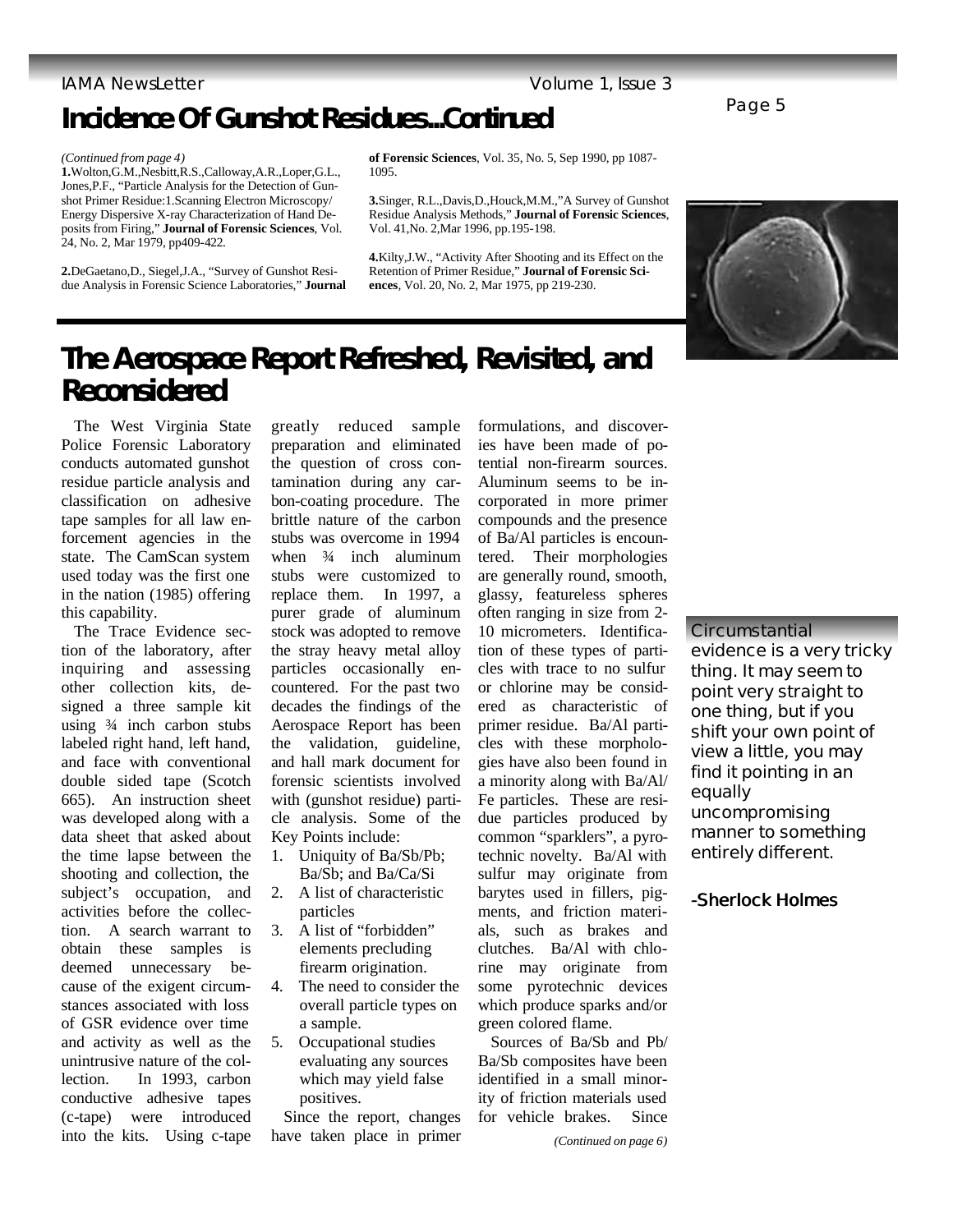### Page 6



**The problem isn't with what we don't know. The problem is with what we do know that isn't so.**

*-Will Rogers. (Quoted at the beginning of the article "Shaken Baby Syndrome and Death of Matthew Eappen" by John Plunkett, M.D., in The American Journal of Forensic Medicine and Pathology", Vol 20, Number 1, March 1999 at page 17)*

#### *(Continued from page 5)*

high temperatures develop on these composites, the potential is there to possibly create Ba/Sb or Ba/Sb/Pb particles. However, these particles would be expected to also include a significant amount of iron, which is contributed by the rotor or drum. The overall particle population of such a sample of brake dust will have an outrageous amount of iron particles. With this considered, as directed by Aerospace, the origin of any Ba/ Sb/Pb of Ba/Sb particles should be dismissed as being from a firearm.

 Pyrotechnicians and a small number of pyrotechnic devices may have the potential of having Pb/Ba/Sb particles. Along with these three elements, chlorine and magnesium can also be present. When these combinations appear any association with firearms should be ruled out.

**Aerospace Report Revisited***…Continued*

 Ba/Sb particles with aluminum have been encountered in case work and this elemental combination is still known only to be from a firearm. Ba/Ca/Si particles without sulfur have been rarely encountered in primer residue case work and have also been detected in a pyrotechnic device known as "ground bloom flower". When such particles are identified, the presence of them in the ammunition involved in the investigation should be substantiated.

 Tin with Sb/Pb particles or with Pb/Ba/Sb particles has a strong association to burden primed ammunition cartridges.

 A comparison is the essence of this note and salvation of particles which have questionable firearm origins. As a reminder, the total population of all particles classified on a sample should be considered in the assessment of its forensic value.

**Sgt. J. R. Giacalone, MSFS** West Virginia State Police Forensic Laboratory

## **In Regard To...**

 In the first and second IAMA newsletters, we asked if you could provide us with information as to how your laboratory analyzes P-GSR. We would like to thank all of those participants who provided us with this information. We plan to put this in database form and distribute it to all who are interested .

 We would like to announce that the phenomenal growth in IAMA and its members list has led us to inquire about expanding onto the World Wide Web. We are vigorously working on grants, sponsors and/or donations in keeping this newsletter going. Our main goal at IAMA is to keep providing the newsletter free of charge to our members.

Additional comments can be addressed to **James Garcia** or **Mike Martinez** at (210) 335- 4115, Fax (210) 335-4101 or e-mail: jdgarcia@co.bexar.tx.us or mmartinez@co.bexar.tx.us



*No, this is not an image from the Hubble telescope! It is a very enhanced SEM photo of lighter flint particles using Photoshop 5.5 and other various plugins.* 

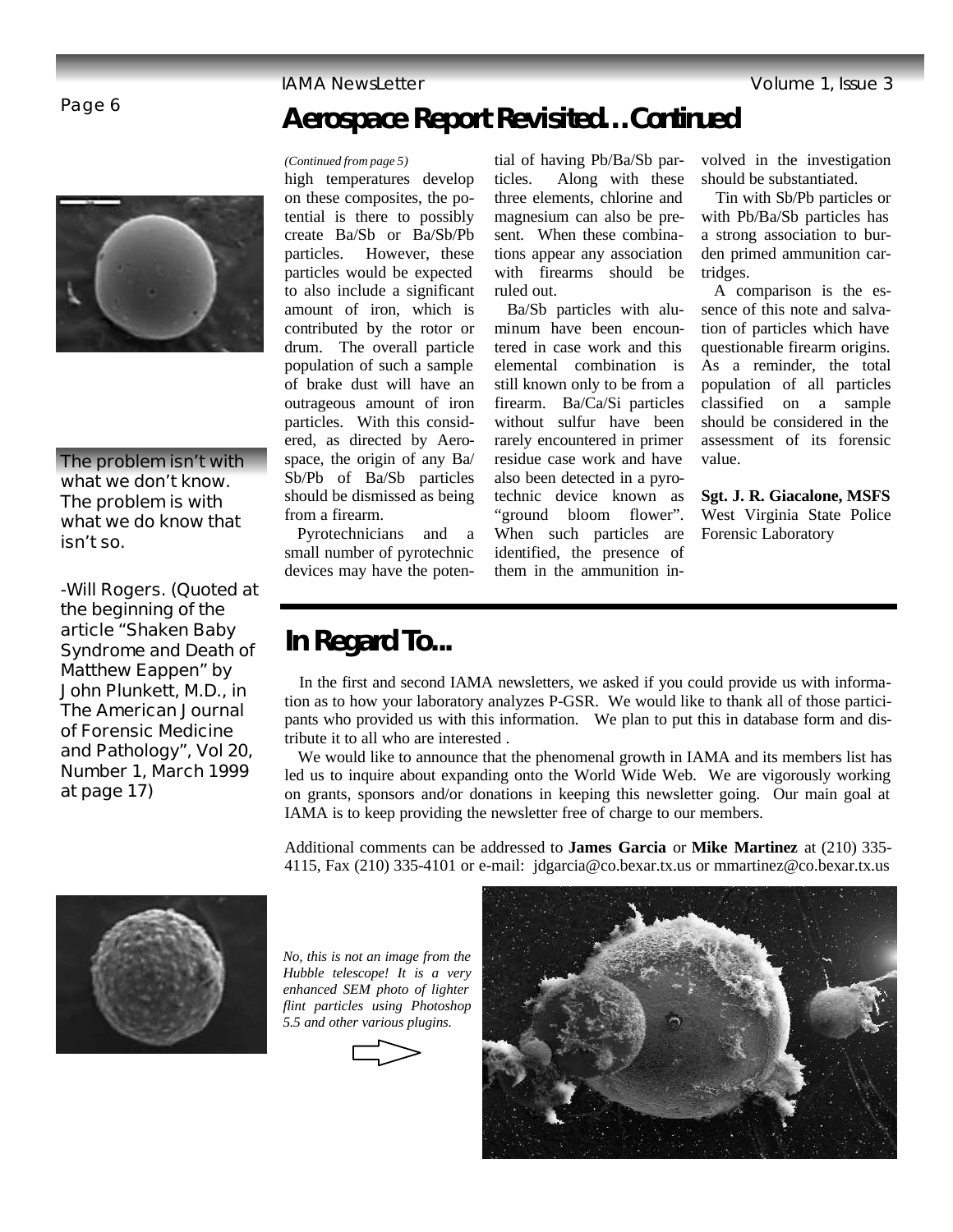# **In Theory...**

*This section of the newsletter is dedicated to short theoretical information specifically targeting the scientific theory, scientific information and/or scientific trivia as it relates to P-GSR.* 

# **ARKANSAS : Where Things Occur Naturally**

 At the Arkansas State Crime Laboratory, we have been analyzing Gunshot Residue (GSR) Kits by bulk analysis followed by particle analysis, when required, for the last two decades.

 One of the reasons particle analysis is used is to confirm that the residues of Lead, Antimony and Barium which when found together are considered to be from GSR, are in fact from GSR. Part of this concern is based upon the fact that all three elements occur naturally within the boundaries of Arkansas.

 Barium is found as a sulfate called Barite, barytes or heavy spar, a heavy mineral, ordinarily white but with impurities, it may be of any color. It usually occurs as a granular or crystalline material easily identified by its softness and high specific gravity. The principle use for Arkansas barite is the manufacture of a weighting agent for drilling muds used in the oil industry. Other uses include the manufacture of lithopone, a white paint pigment, and as a filler in paint, paper, rubber linoleum, cloth, road building, roofing paint and vehicle undercoating.

 Most of the barite deposits in Arkansas are in the Quachita province, specifically in Hot Springs, Montgomery and Polk Counties. The Magnet Cove deposit, located just east of Magnet Cove in Hot Springs County, is the largest known deposit. The Dierks district is located in Sevier County.

 Lead is found as a sulfide called Galena, 88.6 percent lead. It is soft, very heavy, gray in color with a metallic luster. It will make a dull gray mark on hard paper or unglazed porcelain. Metallic lead is used in making lead pipe, sheet lead and shot. It is alloyed with antimony, copper and bismuth to make type metal, used in electric lighting, storage batteries and pipe organs. White lead (basic lead carbonate) and litharge (red lead oxide) are used in paint pigments. Litharge and red lead (lead tetraoxide) are used in the manufacture of glass.

 There are two regions in Arkansas where lead ores are known to occur. These are the north-central/eastern counties forming the north district and the mineral belt of west-central Arkansas extending through and including the counties of Pulaski, Saline, Garland, Hot Springs, Montgomery, Polk, Howard, Pike and Sevier. In west-central Arkansas the lead mineral occurs as veins in folded sandstones and shale's.

 Antimony is also found as a sulfide called Stibnite, which contains 71.4 percent antimony and 28.6 percent sulfur. The mineral is heavy, steel-gray, with a metallic luster and is often in slender prismatic crystals which are sometimes curved

or bent.

 Antimony is a constituent in various alloys. Antimony not only hardens the alloy, but lowers the melting point and decreases the contraction during solidification. Its main usage is to impart stiffness and hardness to lead alloys. Antimony compounds are used in medicine, patent leather industry, pigments, enamelware and paints.

 Stibnite occurs in the southwestern area of Arkansas in northern Sevier County with small deposits found in Pike County. Stibnite is found as lenses or pockets with quartz in veins which cut the steeply folded shale and sandstone beds.

#### **Gary M. Lawrence**

Criminalist 11 Arkansas State Crime Lab (501)227-5747 e-mail: glaw@Aristotle.net

\* Information concerning these elements was found in "Mineral Resources of Arkansas"; Bulletin #6, 1985, Arkansas Geological & Conservation Commission

**Forensic Science is the link between the** 

*-Ken Goddard, Wildlife Forensics, (quoted in Natur (German) Nov. 1990)*

**criminal and the crime.**



### IAMA NewsLetter Volume 1, Issue 3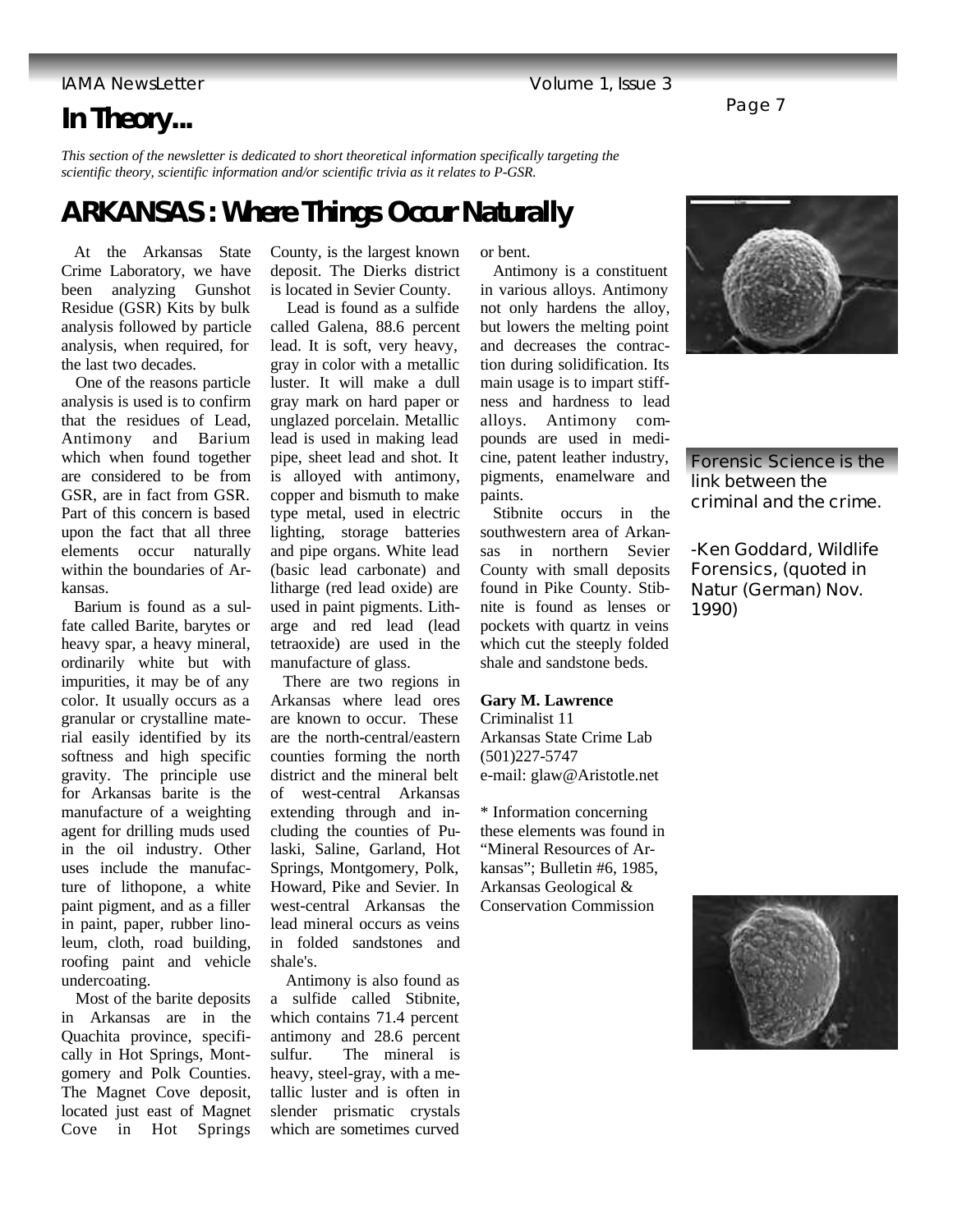# **Gunshot Residue From Strange Places**

**Gunshot residue collection kits can be purchased by contacting any of these vendors: -Tri-Tech, Inc.** 

**(800) 438-7884 www.tritechusa.com/**

**-SPI Supplies (800) 242-4774 www.2spi.com/**

**-RJ Lee Group, Inc (724) 325-1776 www.rjlg.com/**

**-Faurot, Inc. (800) 572-4603 www.faurotinc.com/**

**-Doje's Forensic Supplies (407) 880-8149 www.dojes.com/**

**-Lynn Peavey Company (800) 255-6499 www.lynnpeavey.com/** 

**-Ted Pella, Inc. (800) 237-3526 www.tedpella.com/**

**-Evidence Collection and Protection, Inc. (ECPI) (800) 953-3274 www.crime-scene.com/**

**-Sirchie, Inc. (800) 356-7311 www.sirchie.com/**

 Most gunshot residue kits that we receive for analysis represent tape lift samplings from the hands and/or faces of suspects. The SEM/GSR kits produced commercially contain glass or plastic vials prelabeled as Right Hand, Left Hand, Face, or Right Back, Left Back, Right Palm, Left Palm. While these are typical locations that are sampled from suspects, there are occasions where the sampling can be done elsewhere depending on the circumstances of the alleged crime. In several instances, I have been asked if tape lifts can be taken from places other than the hands and face of a suspect. My answer has always been: "Of course, you can; simply scratch out the existing label and rewrite a new label on the vial, indicating the location of the sampling." Tape lifts to determine the presence or absence of gunshot residue on just about any object can be done and, in some cases, may be the only way to implicate a suspect.

 I was recently involved in two cases where gunshot residue analysis was conducted on areas that are not usually sampled for gunshot residue. The presence of gunshot residue was sufficient to produce a confession in one case, and a conviction in another.

#### **CASE #1**

 A woman, during an argument with a man, claimed that the man pulled out a .22 caliber gun and fired the gun in close proximity to her head. The investigating officer found a dark smudge in her hair that he believed could have been related to gunshot residue. The officer received permission from the woman to remove some hair from the smudge area to send in for testing for the presence of gunshot residue with the idea that, if gunshot residue was found, the woman's claim would be more credible.

 The hair samples were examined with a stereomicroscope to identify individual strands containing large quantities of particles. A few individual strands were then pressed onto doublesided carbon tape that was attached to an SEM stub. After removing the hair, the stub was examined in the scanning electron microscope utilizing backscattered electron imaging. With SEM conditions typically used for GSR analysis, we observed hundreds of particles. All of the particles had nearly equivalent brightness intensities and energy dispersive x-ray spectrometry (EDS) analysis of about a dozen particles revealed varying amounts of lead and barium along with consistently low levels (2-2.5 wt %) of antimony. Rim fire .22 caliber ammunition does not have an antimony compound as one of the primer components. Therefore, one would expect to find only the lead and barium containing materials.

 The low and consistent levels of antimony seemed unusual and the investigation continued by examining powder scraped from a spent shell casing from the crime scene. A sample of bullet lead from an unfired cartridge found in another room was also analyzed. As expected, EDS analysis of the spent casing powder revealed only lead and barium. However, the bullet contained low levels of antimony consistent with those found from the hair samples. Combining these results leads to the conclusion that the particles from the hair are most likely bullet fragments coated with primer residue. The large number of particles in such a small region leads one to conclude that the gun was probably fired in very close proximity to the hair as claimed by the woman.

 When confronted with the gunshot residue analysis evidence, along with other evidence provided by the District Attorney's office, the suspect confessed and admitted that he had fired the weapon near the woman's head only to scare her.

### **CASE #2**

 A man was apprehended as a suspect in a shooting at a local grocery store. Two eyewitnesses, young children, claimed that the man shot the woman behind the counter and placed the gun into a jacket pocket; but neither witness could remember which pocket. When the suspect was apprehended, he was wearing a jacket but there was no weapon in either pocket.

 The District Attorney's office decided to send the jacket out for analysis to determine the presence or absence of gunshot residue inside the pockets. We re-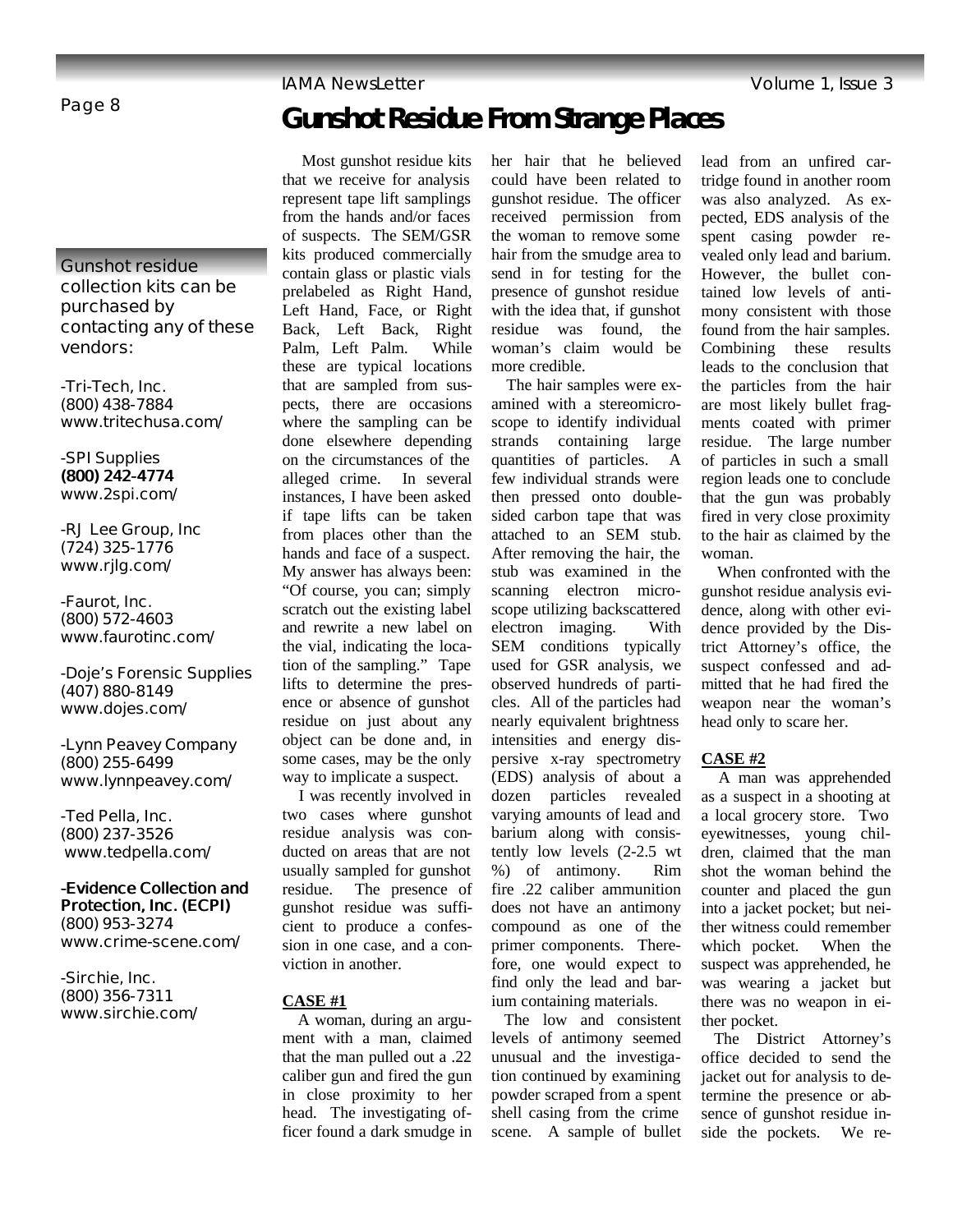## **Gunshot Residue From Strange Places...***Cont***.**

ceived the jacket and carefully turned the pockets inside out in order to conduct tape lift samplings of each pocket. Because the pockets contained all kinds of other particles and fibers, the tape lifts were heavily loaded. Therefore, the tape lift samples were coated with carbon in order to minimize charging in the scanning electron microscope during the analysis. The EDS analysis of the two tape lift samples found numerous particles of gunshot residue from the right hand pocket. Many of the particles were spherical in shape, like typical gunshot residue, but others were quite large, 100- 300 µm, and very irregularly shaped. Large particles like these are typically found inside the barrel of a gun and inside spent shell casings, and are most likely nonvaporized primer components. These results were consistent with the witnesses' statements that the suspect had placed the gun inside one of the pockets, in

this case, the right hand pocket.

 Finding gunshot residue inside a pocket is certainly not a definitive indicator that the suspect actually fired a weapon. The jury, however, felt that the presence of gunshot residue in the right hand pocket was consistent with the eyewitnesses' testimonies and found the defendant guilty of attempted murder.

#### DISCUSSION

 It is very important for detectives, police officers, and crime scene technicians to understand that gunshot residue can deposit in locations other than the hands and face of a suspect. Depending on the background information provided by all parties in the case, the sampling done for gunshot residue can be very critical. Once again, I must emphasize that, even though the gunshot residue kits supplied commercially contain prelabeled vials for the hands and/or face, one does not have to limit the

sampling to those areas. Conduct the tape lift sampling anywhere you feel it is necessary and relabel the vials. Also, whenever I have an opportunity, I try to encourage law enforcement agencies to have their police officers carry gunshot residue kits with them at all times. It is important to obtain the gunshot residue tape lift samplings as quickly as possible after apprehending a suspect. It can always be determined at a later date if the time needed for gunshot residue analysis is required for the case. Once gunshot residue particles are on the tape, they will rarely become dislodged. Therefore, the gunshot residue kits can be evaluated at any time. It is better to have the evidence on hand and use it later if necessary than to not have the evidence at all.

Wayne D. Niemeyer Senior Research Scientist McCrone Associates, Inc., Westmont, IL



Page 9

**In 1974 the introduction of the first forensic application for the detection of gunshot residue (GSR) using scanning electron microscopy with electron dispersive Xrays (SEM-EDX) technology was developed by J. E. Wessel, P. F. Jones, Q. Y. Kwan, R. S. Nesbitt and E. J. Rattin at Aerospace Corporation.**

## **Call For Papers!**

At IAMA, we are committed to providing our subscribers with information that is timely and beneficial, and we welcome any suggestions for topics or articles. In addition, we are requesting papers or articles from our subscribers regarding research projects, proposals, interesting case studies, etc. If you have something you would like to see published in the upcoming newsletters, please submit to:

 Mike Martinez Or James Garcia mmartinez@co.bexar.tx.us jdgarcia@co.bexar.tx.us Fax: (210) 335-4101

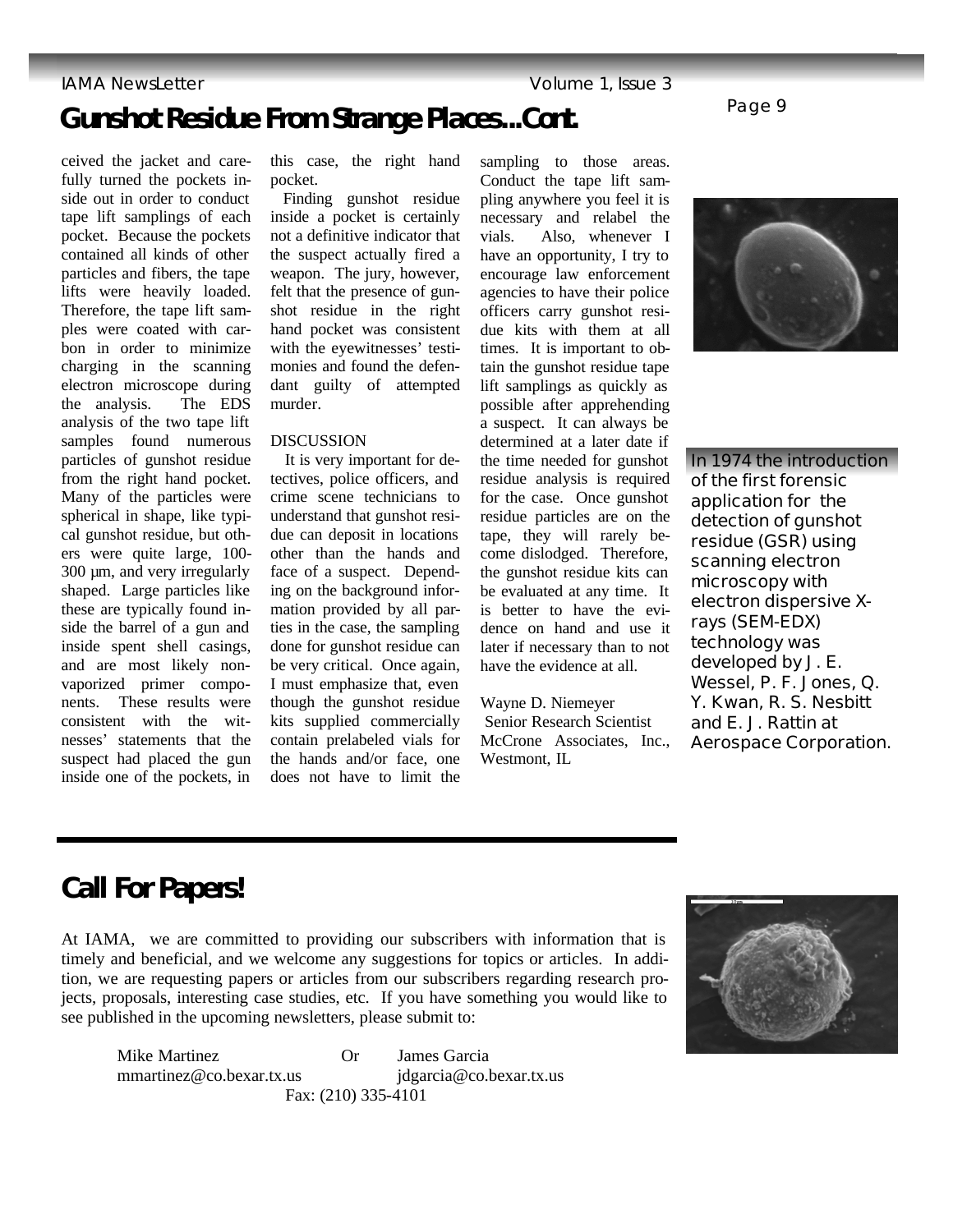## **Technical Corner**

### **For murder though it has no tongue, Will speak with the most miraculous organ.**

*- William Shakespeare (Hamlet)*

*This is a new section we have added to the IAMA newsletter addressing new advancements in instrumentation, interpretation analysis, software and manufacture updates/utilities/fixes.*

 There's no denying that we are engulfed in the new digital revolution, from basic television broadcasting, telephone technologies, banking, laboratory instrumentation, surveillance, intra/internet, evidence documentation and photographic documentation to name a few. No matter what forensic discipline you're involved in, digital documentation already is or will soon be a vital part of your daily task.

 As a Trace Evidence Analyst, I have found it increasingly tedious to effectively manage the vast amount of digital information obtained for a criminal investigation. That was until I was introduced to an image management program that allows me to easily view thumbnails of all the images downloaded onto a hard drive, network, or CD-R. I realize there already exist many such utilities that will allow the end-user to do

similar tasks, but the information obtained from these programs may be limited in viewing capabilities or for forensic documentation requirements.

 The program I have been quite impressed with is ThumbsPlus 4.10. It allows for easy viewing of graphic files by locating and organizing a multitude of graphic file formats, as well as finding, processing and maintaining clip-art files, fonts and animations. The ability to instantaneously view thumbnails of images allows for easy perusal of a particular case image file without opening memory-exhausting programs. ThumbsPlus 4.10 manages the images, documents the information parameters for that image, and retains this information in a fully customizable database. The program also provides detailed information regarding file type and size, camera manufacturer, ISO settings, F-Stop, time and date

original image was acquired/ modified or enhanced. ThumbsPlus 4.10 can effortlessly accomplish all of these features and more…

 For a fraction of the cost of similar programs, ThumbsPlus 4.10 is a program worth looking into.

 Further inquires into this software and its use by law enforcement agencies in the U.S. and internationally can be obtain by contacting :

*Laura Shook* Senior Vice President Cerious Software, Inc. lshook@cerious.com Voice: 704-529-0200 Fax: 704-529-0497 or visiting the web site at: http//www.cerious.com

I hope this information was helpful.

**Mike Martinez, MSFS** Trace Evidence Analyst

Bexar County Criminal Investigation Laboratory



# **Acknowledgements**

# *SCANNING 2000* - A Forensic Success in San Antonio!

 The *SCANNING 2000* International Scientific Meeting for scanning microscopies was held in San Antonio, Texas, May 9-12, 2000. The meeting sponsors numerous scientific sessions and training courses. As part of the *SCANNING*  2000 meeting, the "Applications of Scanning Microscopy in Forensic Sci-

ence" symposium consisted of three days of forensic related activities. Tuesday, May 9, was devoted entirely to a "Forensic Science Short Course". Instruction for the short course ranged from sample preparation and analysis, individual particle handling, gun shot residue analysis, "McGuyver bombs", pyrotechnics residue analysis, and food, beverage and pharmaceutical tampering and counterfeiting analysis by scanning electron microscopy (SEM) and energy dispersive x-ray analysis (EDX). The course was instructed by Dennis Ward (US DOJ - FBI), Michael Trimpe [Hamilton County (OH) Coroner's Of- *(Continued on page 11)*